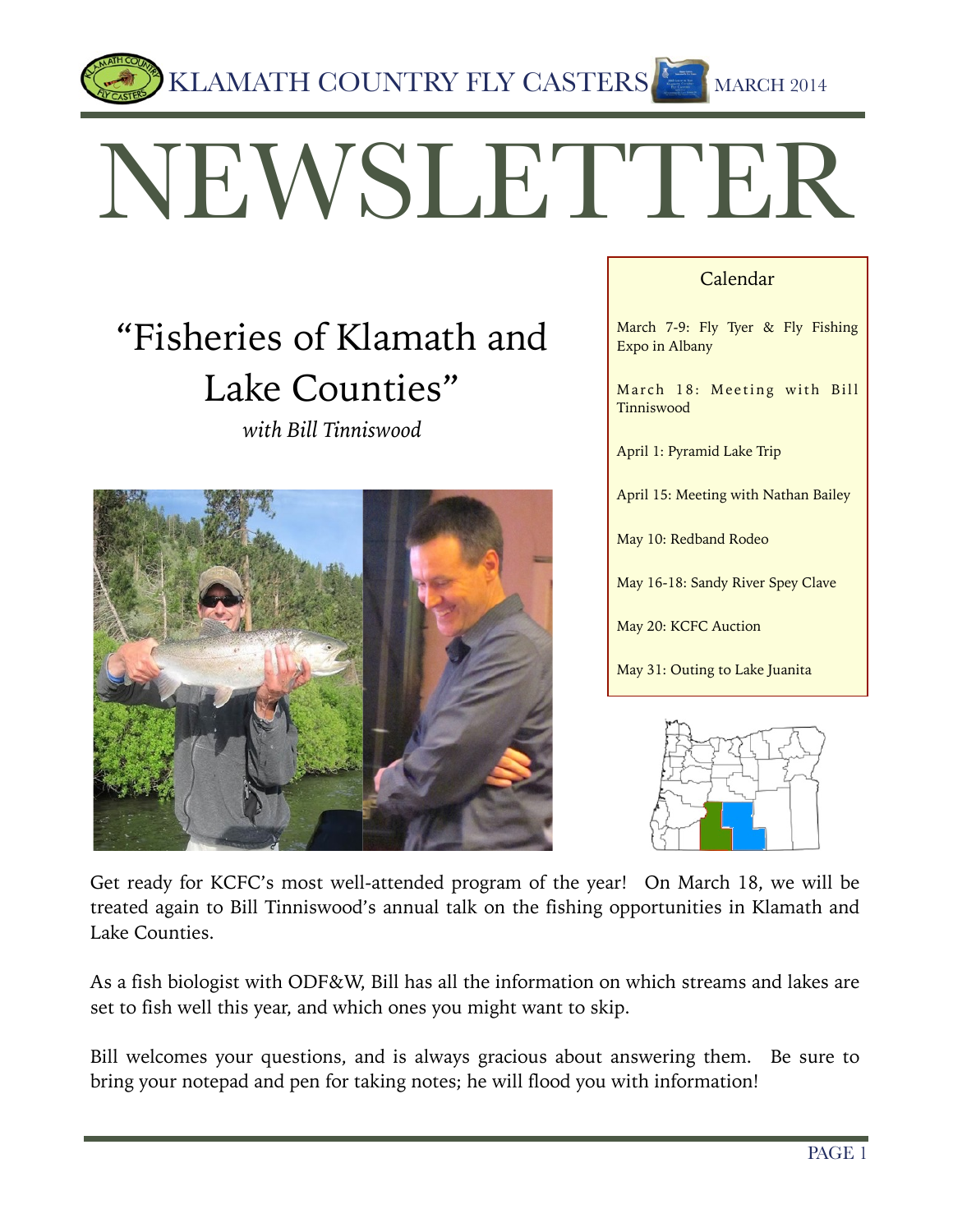#### OFFICERS AND BOARD

**Dale Zemke**  kcflycasters@gmail.com President

#### **Lois Krueger** lk.timefliesoutfitters@yahoo.com Vice President/President Elect

**Peg Edwards**  edwrmed@aol.com Treasurer

**Terri Twyman**  melterhowdy1@gmail.com **Secretary** 

**Greg Bulkley**  gbulkley@wildblue.net Past President

**John Hyde**  yamsiranch@hughes.net Board Member

**Jim Ricks** mtnestinor@gmail.com Board Member

**Patrick Stroup**  pastorstroup@aol.com Board Member

**Dick Siemens**  resiemens@centurytel.net Board Member

#### THE KCFC MISSION STATEMENT

We, the Klamath Country Fly Casters, out of a vital interest in the sport of fly fishing, do hereby join to promote fly fishing as a method of angling, to encourage youth to learn this method of angling, and to promote and participate in meetings to educate all persons in the many aspects of fly fishing as a sport. We agree to make every effort to protect and improve fishing resources in our area by encouraging the practice of catch and release fishing of wild, native fish and by supporting fly fishing organizations in other areas in the overall quest for improvement and perpetuity of fishing resources.

*Regular KCFC meetings are held on the third Tuesday of the month, September through May, at Elmer's Restaurant, 3030 S. 6th Street, Klamath Falls. Dinner starts at 6:00 with the meeting beginning at 7:00. Board members, please be there at 5:00.* 

*The KCFC website is: www.klamathcountryflycasters.com*

#### NEW CLUB MEMBERS

Please welcome our newest KCFC members! Make sure to look for Jack and Sharon Bailey at the next meeting. Introduce yourself, and welcome them into our fly fishing family!



#### **COMMITTEES**

Conservation: Greg Bulkley Education: Patrick Stroup FFF Liaison: Dale Zemke Fly Casting Events: John Hyde  $Fly$  Tying: Ralph Carestia

Membership: Mark Kelley Mentoring: Dave Biddison Monthly Raffle: Peg Edwards Newsletter: Carol Ann Meadows Nominating: Dick Siemens

Outings: Jim Ricks Programs: Social Events/Annual Auction: Lois Krueger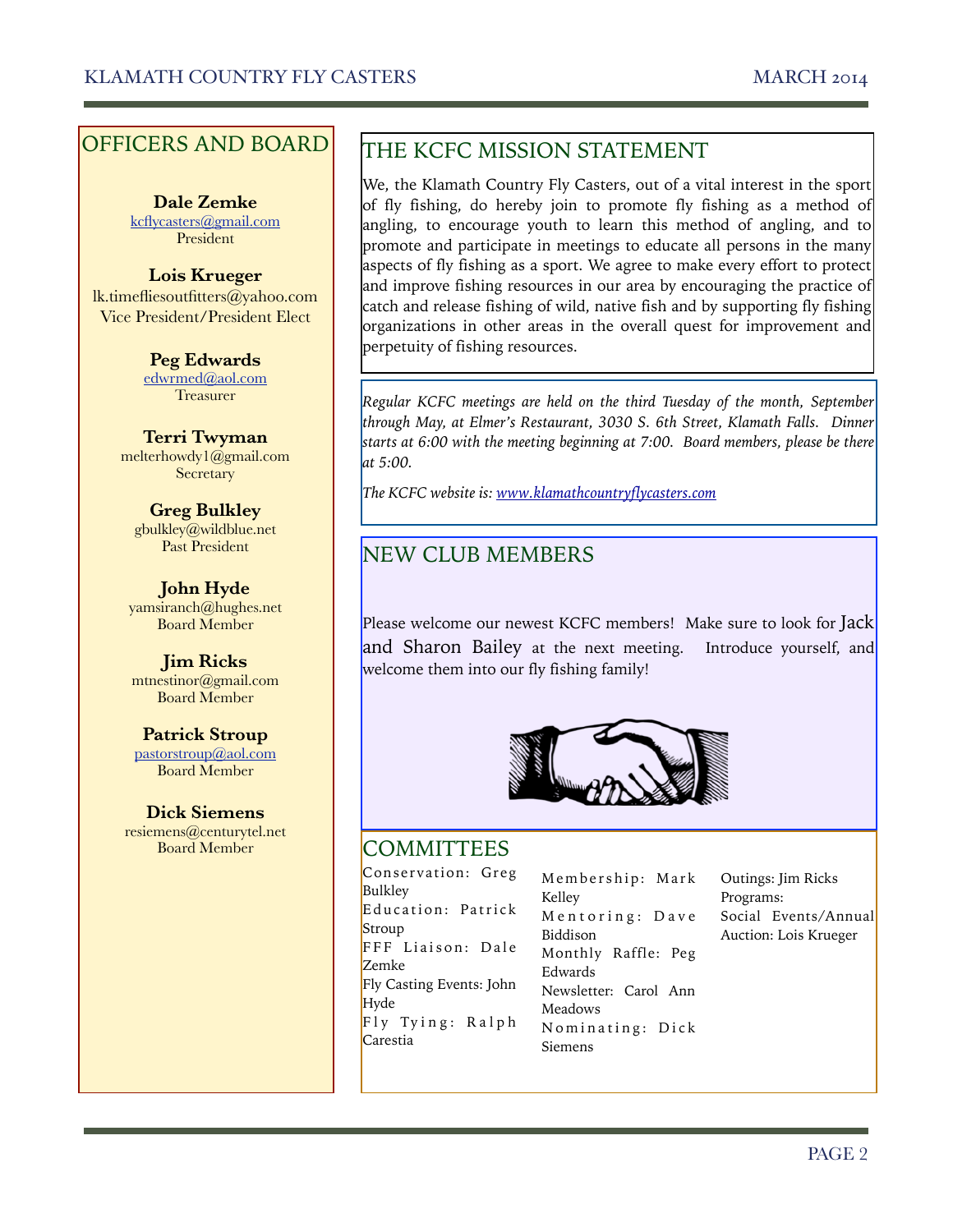w.nwexpo.com

**Tying Demonstrations Casting Demonstrations<br>Auctions & Raffles Daily<br>enefit Banquet & Auction New Show Hours:** 

**Northwest Fly Tyer** 

### PRESIDENT'S REPORT, by Dale Zemke

Spring is fast approaching, although it is difficult to tell when it is spring or winter this year. Obviously the largest concern is going to be water and water conditions for fish this year. It could be tough all the way around. Here is hoping things improve in the next few months for all.

The Board has agreed to a list of activities that the Club will be involved in for the foreseeable future, and I felt that the membership should see what the club has on it's plate and will understand why we seem to be constantly passing around sign-up sheets for one thing or another. It is a busy schedule for the year, and I guess I have

had a lot to do with making it even more busy and I do not apologize for that. But these things have proven to

be very enjoyable for those who have involved themselves and I think the new areas will prove to be enjoyable also.

Activities that the Club will concentrate on for the foreseeable future:

Meetings: Continue as in the past - including the June Fly Casting Clinic at Moore Park

Education Activities and Events:

- •Eggs-to-Fry Pick up eggs from hatchery and deliver to schools in the city and county
- •P.L.A.Y. Outdoors Fly tying and casting instruction at the Klamath County Fairgrounds
- •ORCFFF Knot Tying Table at the annual NW Fly Tyers & Fly Fishers Expo in Albany, Oregon
- •KBRT's "Redband Rodeo" / "Link River Festival" Fly casting, fly tying, & knot tying demonstrations with information regarding fly fishing and the Club at Moore Park
- •RAP Summer Camp Fly tying lesson at Esther Applegate Camp, Lake of the Woods in June
- •Pre-meeting one hour seminars Beginning with September 2014 meeting
- •Monthly Fly Tying Round Table under leadership of John Krueger
- •Conservation: Projects and ad hoc work parties as they occur
- •Outings: Strive for at least of 6-7 fishing outings over the period of April through October

Generally, as a club, we will not get involved in activities that are not specifically related to fly fishing. We will, however, make known to the membership that there are other events that are teaching children how to fish that may not be fly fishing and let them know who they can contact if they want to get involved and help out.

#### Until we meet - Tight Lines!

## NW FLY TYER & FLYING EXPO

& Fly Fishing E The NW Expo has been heralded as the "largest fly tying event west of the March 7, 8, 9, 2014 Mississippi". Come to the Expo and be part of the crowd of fly tiers and fly fishers building their knowledge and seeing old friends.

Admission: General Admission: \$7.00 FFF Members, Veterans and Youth 18 & Under: FREE Parking is also FREE

Visit the website www.nwexpo.com for more information!



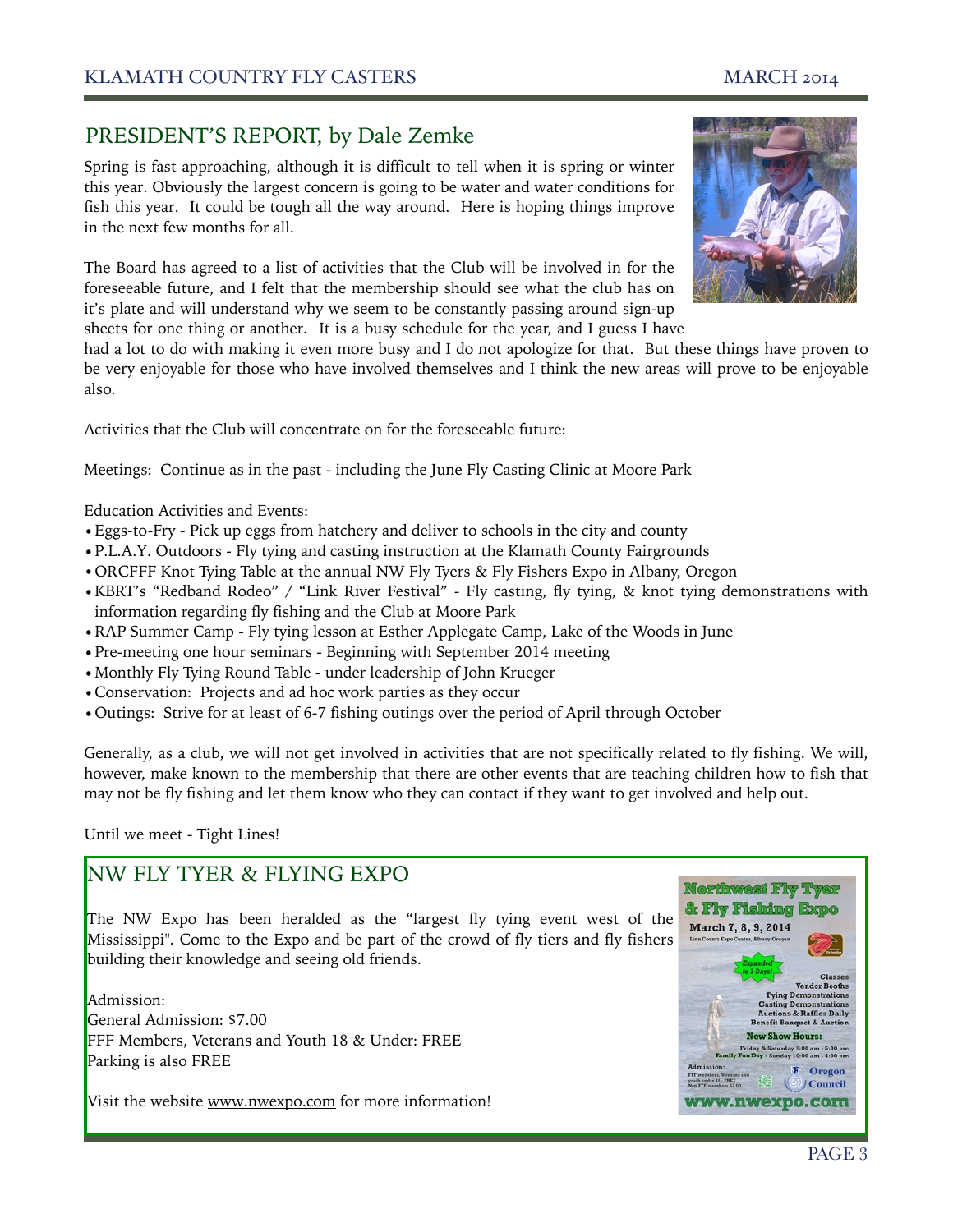#### TIPS AND TRICKS, from John Hyde

*From time to time we will be including some of John Hyde's always informative tips and tricks for fly fishing. Here is part one of "How to Avoid Wind Knots." Watch for part two next month!* 

How to avoid wind knots? Cast when the wind is not blowing! Really, the wind has nothing to do with it. Wind knots are usually caused by what is called a tailing loop, which is the end of your fly falling below your line just before it turns over, causing a tangle or wind knot. There are several causes for tailing loops. I will discuss one this month and will cover more in the future.



Problem: On your forward cast, if you drift forward slightly before the line straightens out behind you, you have a shorter distance in the stroke to apply the power and you end up punching and overpowering the rod.

Correction: After stopping the rod on your back cast, drift the tip of your rod back a few inches while your loop straightens out, then make a nice smooth acceleration forward to a stop.

I hope this makes sense. I will write about some other problems and solutions in the future.

#### CUSTOM GARY ANDERSON FLY ROD RAFFLE



Good news! All the tickets have been sold for the fly rod that will be custom made by Gary Anderson. The lucky winner's name will be drawn at the March Club meeting and although you do not have to be present to win, it will be fun to watch!

#### OUTINGS UPDATE

Here are the KCFC outings currently being planned:

April 1-5, 2014 - Bob Gregory is planning a trip to Pyramid Lake in Nevada May 16-18, 2014 - Greg Bulkley will organize an outing to the Sandy River Spey Clave May 31, 2014 - Dale Zemke is planning a day trip to Lake Juanita near Macdoel CA July - Doug Barnes will put a trip together - Destination & Date(s) to be determined July/August - Toby Loetscher will organize a trip to Gold Lake, OR - Date(s) to be determined September - John Staunton will organize a trip to Medicine Lake - Date(s) to be determined

Watch for more information on each of these outings!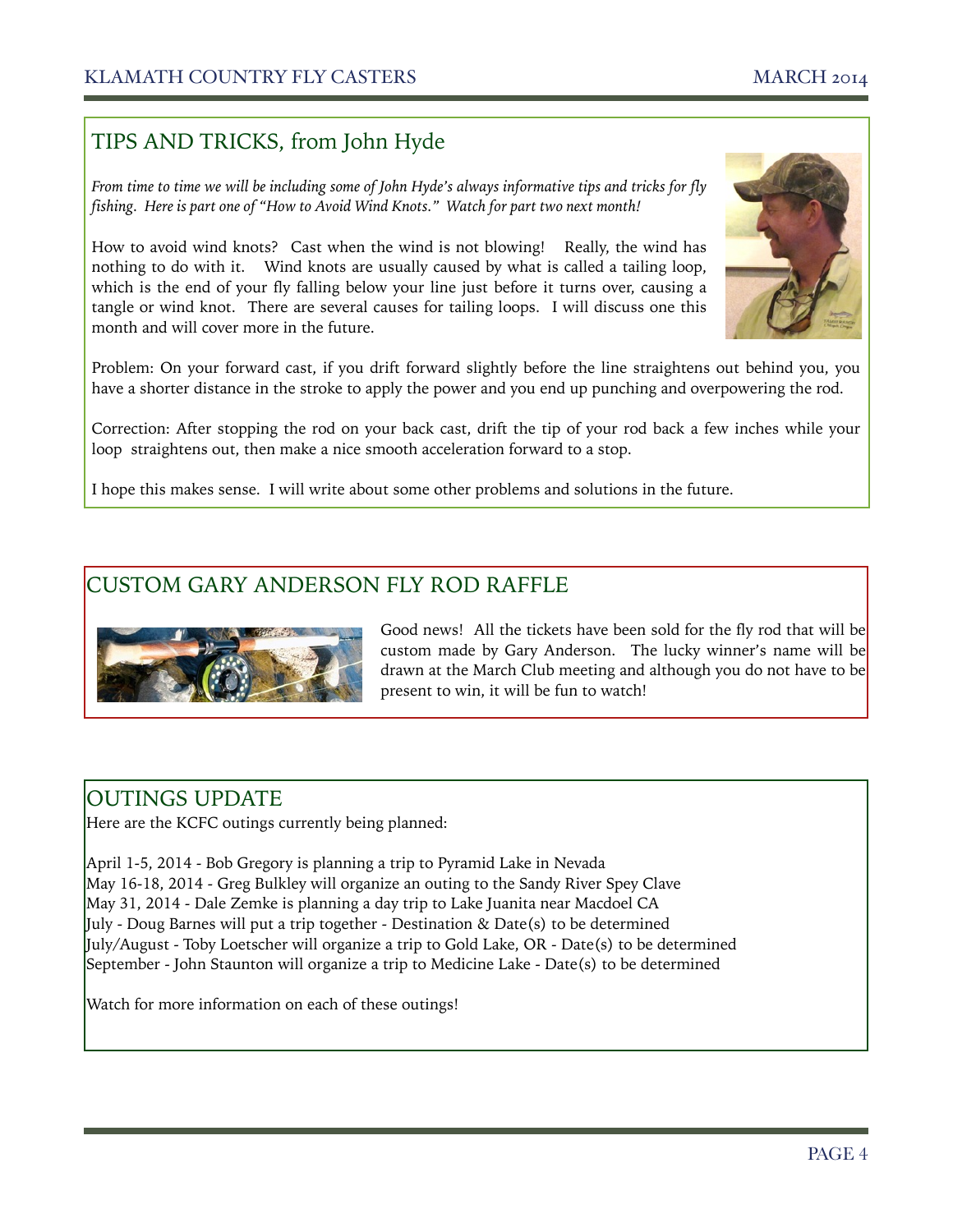#### STAYING FOUND, a follow-up on Rose Beardsley's program

People who came to the February meeting were treated to an entertaining and very informative program given by Rose Beardsley of the Sheriff's Department Search and Rescue team.

Many of us think that staying safe in the outdoors is a matter of common sense. While that is certainly true, Rose gave us lots of ways to think about improving that common sense! Here are the "Ten Essentials Plus One" tips she presented:

- 1. Navigation: Have a map of the area, compass, GPS, and the ability to use them.
- 2. Insulation: Dress in layers and avoid cotton clothing.
- 3. Illumination: Carry a flashlight or headlamp AND EXTRA BATTERIES.
- 4. First Aid Supplies: Include Band-Aids, antibiotic cream, moleskin, insect repellent, and toilet paper. If you take personal medications, be sure to have enough for at least 24 hours.
- 5. Sun Protection: Have sunglasses, sun screen, long sleeves and a hat.
- 6. Fire Starter: Carry waterproof matches, a striker and fire starter. Practice starting fires before you leave home!
- 7. Repair Kit/Tools: Include duct tape and a knife.
- 8. Nutrition: Carry energy bars or gel, jerky, dried fruit, trail mix.
- 9. Hydration: Carry more water than you think you will need; drink often.
- 10. Shelter: Carry an orange-colored poncho, and bivvy sack or non-mylar space blanket.
- 11. Communication: Take your cell phone, a whistle and a mirror.

Rose informed us that the Sheriff's Department does NOT charge lost or injured people for a rescue mission. She urges us to call 911 and seek help if we are lost or injured. The sooner Search and Rescue learns of a problem, the sooner we can be helped! Watch upcoming newsletters for selected safety tips from Rose's talk!

#### THE 2014 KCFC AUCTION IS COMING!

This year's KCFC fundraising auction will be held May 20, 2014. That may seem like a long way off, but the Auction Committee is already hard at work.

As in past years, we will have the oral auction, a silent auction and the bucket raffles. If you have items you would like to donate to the auction, please contact:



 Lois Krueger lk.timefliesoutfitters@yahoo.com Peg Edwards edwrmed@aol.com Carol Ann Meadows kcfnews@gmail.com

We would like to have all items collected by the April KCFC meeting so that we will have time to prepare a list for you to see.



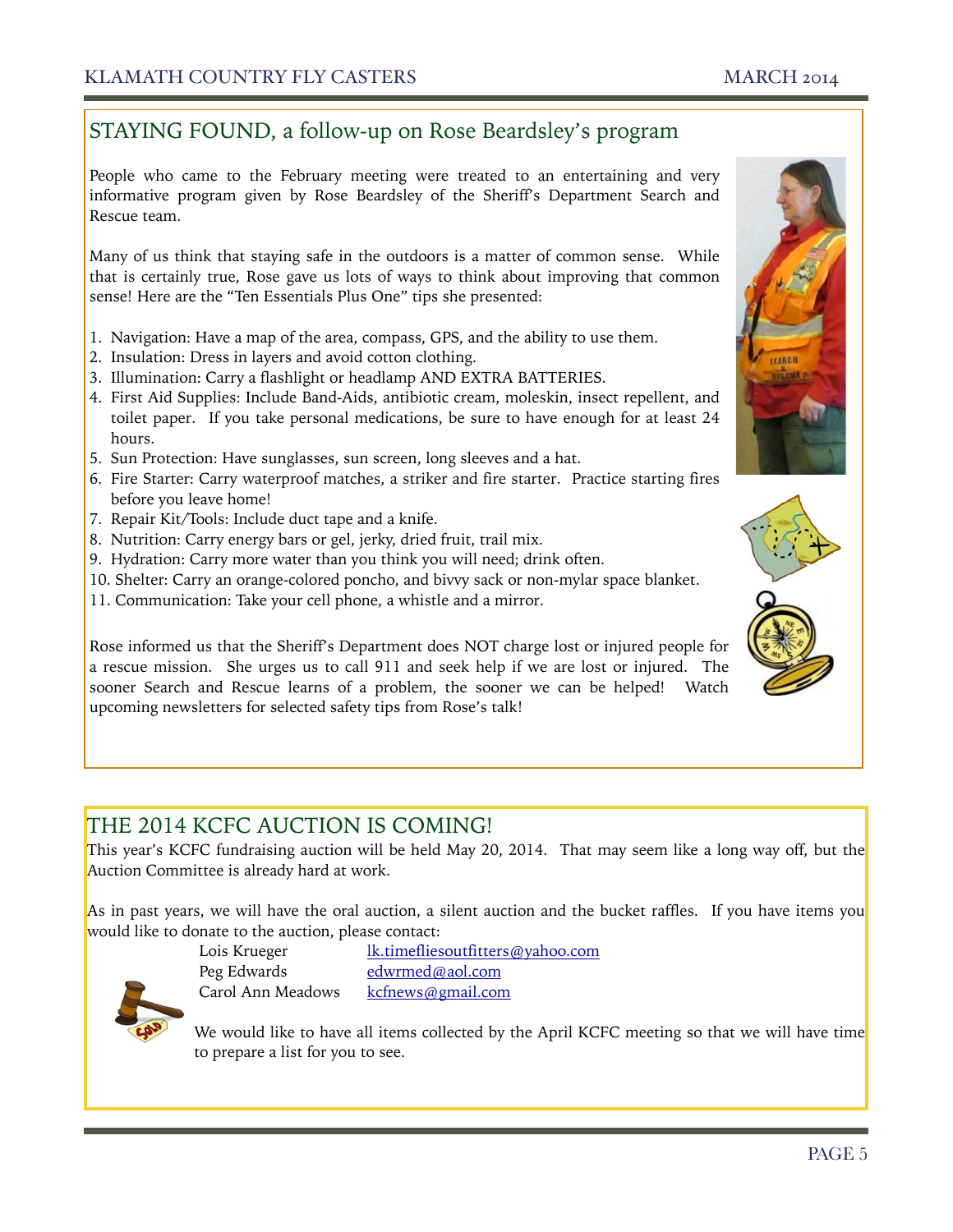#### PYRAMID LAKE OUTING



The first KCFC outing of the year will be to Pyramid Lake, Nevada, April 1 through 5, and will be led by Stream Keeper, Bob Gregory.

Bob sets up camp right on the lake shore at Separator Beach, but there are plenty of other campgrounds and motels nearby. He has all the particulars on the area, fishing regulations, and the special equipment needed, but further indepth information can be found at www.pyramidlakeflyfishing.com .

There will be a sign-up sheet at the March Club meeting for those who might have interest in going to Pyramid Lake during the first week of April. Signing up is not a commitment, but simply a starting point in getting information to the interested parties. So, talk to Bob, visit that great website, and come to the March meeting prepared to sign-up for the first Club outing of the year.

You may contact Bob at 541 884-0092 or email Dale Zemke at dale zemke@yahoo.com, and he will make sure your name gets to Bob.

#### UPCOMING OUTING TO LAKE JUANITA

Contributed by Stream Keeper, Dale Zemke:

Lake Juanita is the Club's May outing destination. Juanita is located approximately 4 miles south and 4 miles west of Macdoel, CA. It is a small, high altitude lake that is not heavily visited or fished. It is, however, stocked with trout and has a population of large mouth bass and catfish. I have not personally fished this lake, but both Bob Gregory and Marshal Moser have told me it fishes well and that the facilities are excellent. There is about a 1.5 mile trail around the lake with two fishing jetties. There is also a concrete boat launch ramp and a fish cleaning station. (Hey - the trout are stockers after all!) No motors of any sort, fuel or



electric, are allowed, but the size of the lake makes it excellent for row boats, float tubes, pontoon boats, canoes, or kayaks. The water stays cold all through the summer, so it must be spring fed. You probably want to dress accordingly if float tubing.

This will be a day trip. Please bring your own food and beverage. Drinking water and vault toilets are available. There is no day use fee at this US Forest Service campground, only a fee if you are overnighting. I visited this lake last fall and it is a lovely location, and well worth a try as a nearby fishing opportunity, even though it is in California. A 1 day license is \$14.86 or a 2 day for \$23.25 for residents and non-residents alike. The license can be obtained online at http://www.dfg.ca.gov/ licensing/ols/ .

A sign-up sheet for interested parties will be circulated at the March meeting and you can also direct inquiries to me, Dale Zemke, at dale\_zemke@yahoo.com.

#### GOLD LAKE OUTING



Toby Loetscher is organizing a Club outing to Gold Lake in late July. (July 26?) Gold Lake is a very good trout lake north of the Willamette Pass summit off Highway 58, with rainbows and brook trout up to 20 inches. Fishing is restricted to fly angling with barbless hooks. The catch is at least 5 to 1 brook trout to rainbow, and anglers are encouraged to catch and keep any quantity of brookies. Rainbows must be released unharmed. Fishing holds up well due to the short season and restricted tackle. Fish range from 6 to 20 inches. Gold Lake is about 1/2 mile long and has slightly more than 100 surface acres. Although it can be fished from shore, it's pretty bushy, and a boat (hand-powered only) is strongly recommended.

This will be a day trip. Plan to meet early and carpool, returning home in time for dinner! More information will be coming about this great outing, so keep watching the newsletters!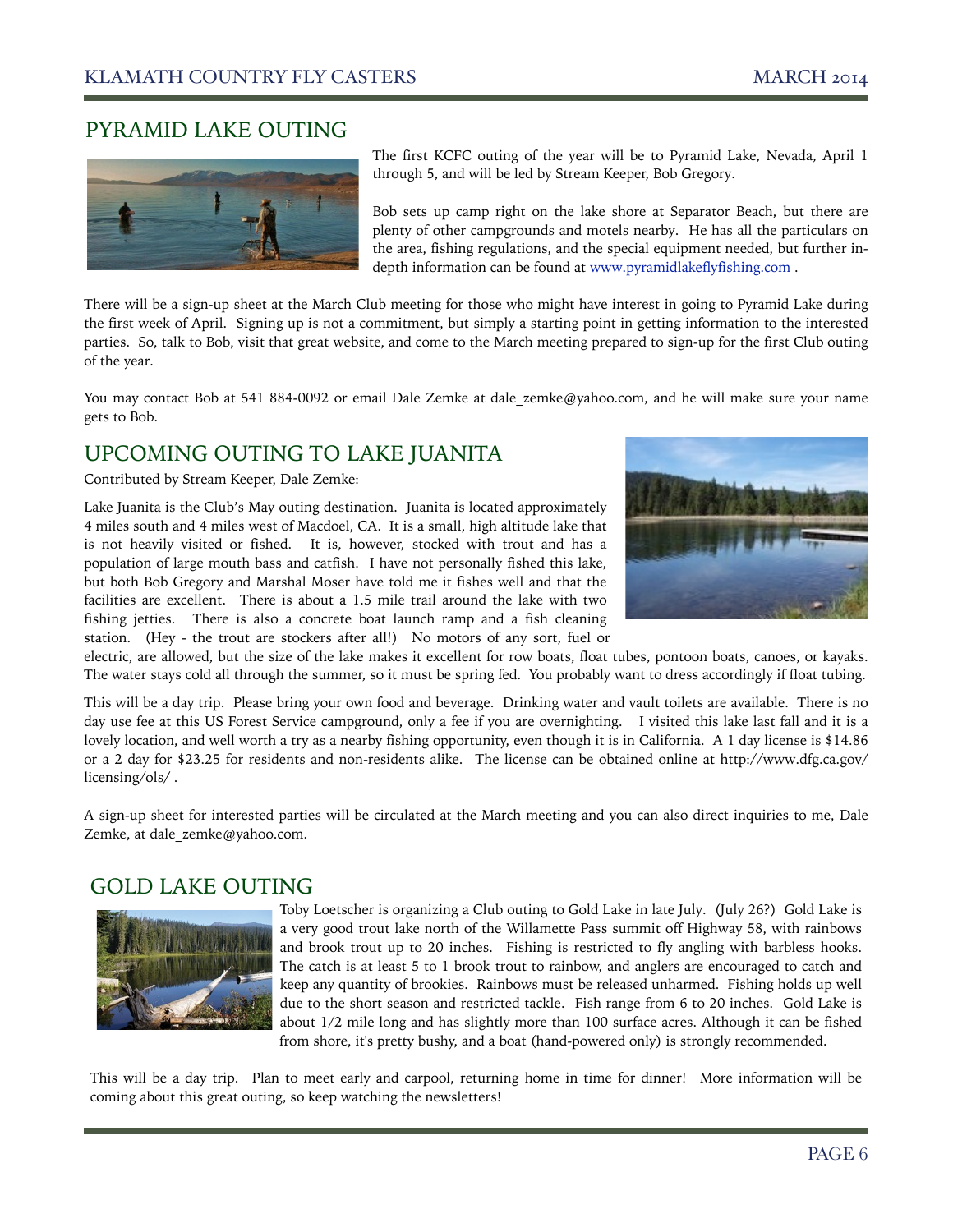#### HOOKED ON FISH, by Dale Zemke

If you want a taste of the South in an easy recipe that is filling and tasty, give this a shot. There are tons of Cat Fish Stew recipes out there, but I have found this to be simple and pretty straight forward. I like to serve it with hot corn bread and lots of butter and honey!

#### **Carolina Catfish Stew**

prep time: 30-60 minutes, serves: 4

Ingredients: 2 slices salt pork (can substitute bacon) 1 large onion, chopped 2 8 ounce cans tomato sauce 1 6 ounce can tomato paste 1/4 teaspoon oregano 2 bay leaves 1 clove garlic, minced Worcestershire sauce 1 1/2 pounds catfish filet, cut into bite-size chunks hot cooked rice



In large pot, cook salt pork until crisp, then remove. (You can get sliced salt pork at Sherm's Thunderbird or Albertson's). Add chopped onion and garlic, and cook in the salt pork drippings until translucent and soft. Add tomato sauce, tomato paste and water or chicken stock (4 cups, more or less.) I prefer the chicken stock as it adds more flavor in my opinion. I normally do this with most recipes that call for water. Season with oregano, bay leaves, 2 dashes of Worcestershire sauce and salt and pepper to taste.

Simmer for 30 minutes. Add catfish and cook for 15 minutes more. Serve in bowls over rice (again, I use chicken stock instead of water to make the rice). Add a dash of Tabasco sauce to make it more spicy, if desired (put the bottle on the table!).

Nutrition:

261 calories, 7 grams fat, 19 grams carbohydrates, 32 grams protein per serving. Weight Watcher Points: 6

*Do you have a favorite fish recipe? Send in your suggestions! Please email kcfnews@gmail.com . If your recipe is from a magazine or cookbook, please include that information, too, so we may credit them. Although KCFC encourages the practice of catch and release of wild native fish, we certainly do not ban eating fish! When buying fish at a grocery store, try to avoid farmraised.*

#### WILLIAMSON RIVER CLEANUP

Marshal Moser asks that we put August 2nd on our calendars as the annual Williamson River Cleanup Day sponsored by the Lonesome Duck. More details will be coming, but it sounds like a morning of work followed by a free cookout at the Lonesome Duck Ranch. Aside from being a worthy project, this will be a great way to meet other people who are also interested in keeping our rivers healthy.

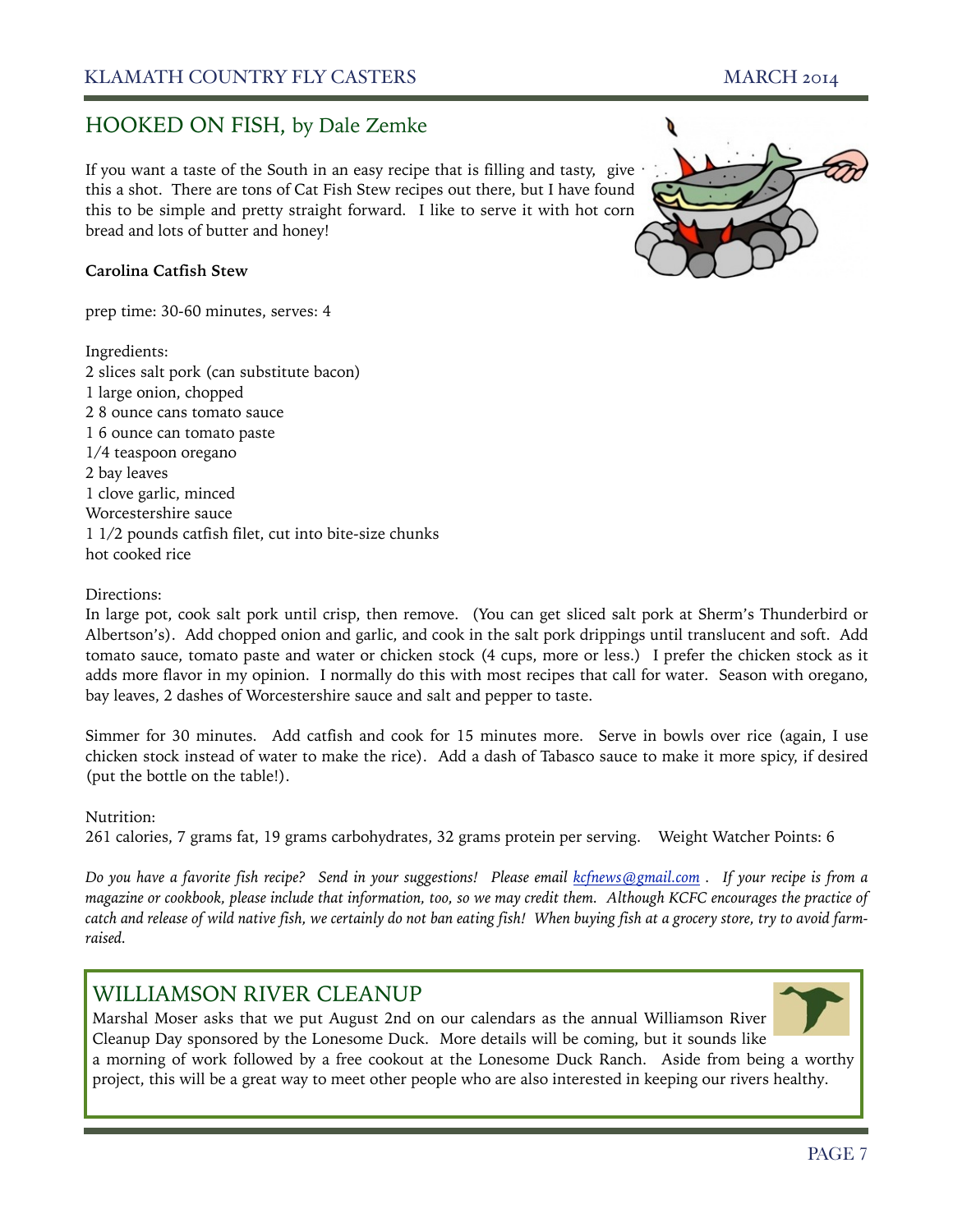#### HOT WIRE PRINCE

This fly is a combination of two very popular flies - the Prince Nymph and Copper John. The two-tone wire body creates a great segmented effect while adding weight and durability to the pattern. Using the two colors of wire at once is a great way to create body colors…the green and hot yellow used here produces a nice insect green shade. The combinations are endless and I am sure you could figure out exactly how many variations there are! Whip up a few of these and stash them in your box.

| Hook:    | TMC 3761 #10 - 16                                    |
|----------|------------------------------------------------------|
| Bead:    | Gold tungsten, sized to hook                         |
| Weight:  | Lead wire, sized to hook                             |
| Tail:    | Brown goose biots                                    |
| Abdomen: | BR size wire in Green; small size wire in Hot Yellow |
| Thorax:  | Peacock herl                                         |
| Hackle:  | Brown or Furnace hen neck                            |
| Horns:   | White goose biots                                    |
|          |                                                      |

#### Instructions:

1. Slide a bead on the hook and place it in the vise. Wrap about a dozen turns or more of lead wire on the shank.





2.Start the thread behind the lead wraps and build a small thread dam from the bare shank up to the diameter of the lead at the rear edge.

3. Select two brown goose biots and oppose their curves. Measure the two biots against the shank so they are equal to about one half a shank length. Tie the biots in at the bend of the hook.





4.Even the tips of one strand of Brassie sized Green wire and one strand of small sized Hot Yellow wire. Tie both strands of wire in along the near side of the shank.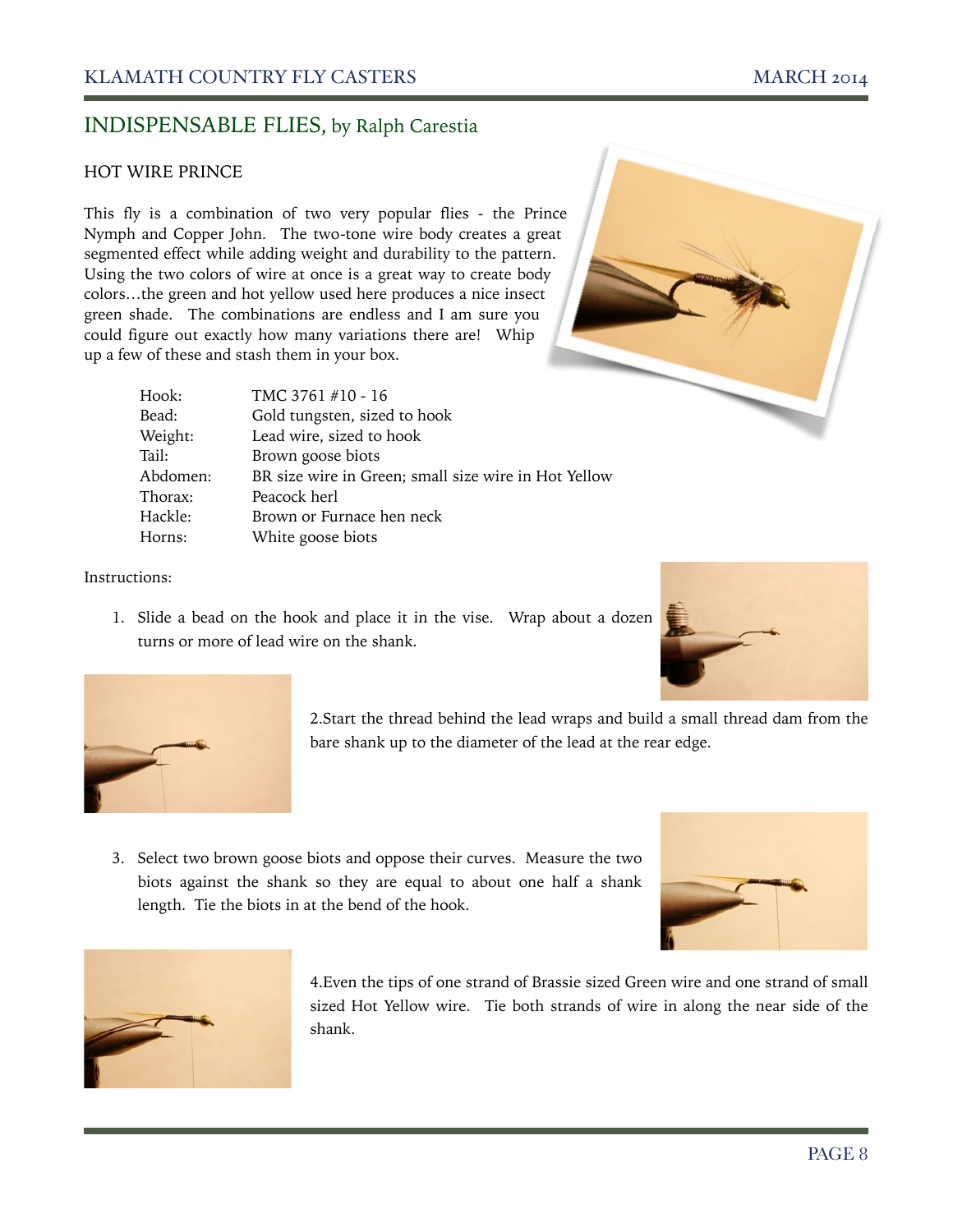5. Begin wrapping both strands of wire forward at the same time. Try to keep the wire wraps as close together as you can. Tie off the wire at the 75% point.





6. Select four bushy peacock herls and trim their tips evenly. Tie the peacock in by its tips just behind the bead and wrap back over them to the base of the wire. Twist them with the thread and wrap forward to just behind the bead.



7. Pull a small clump of fibers from the side of a hen-back feather on each side of the hook.



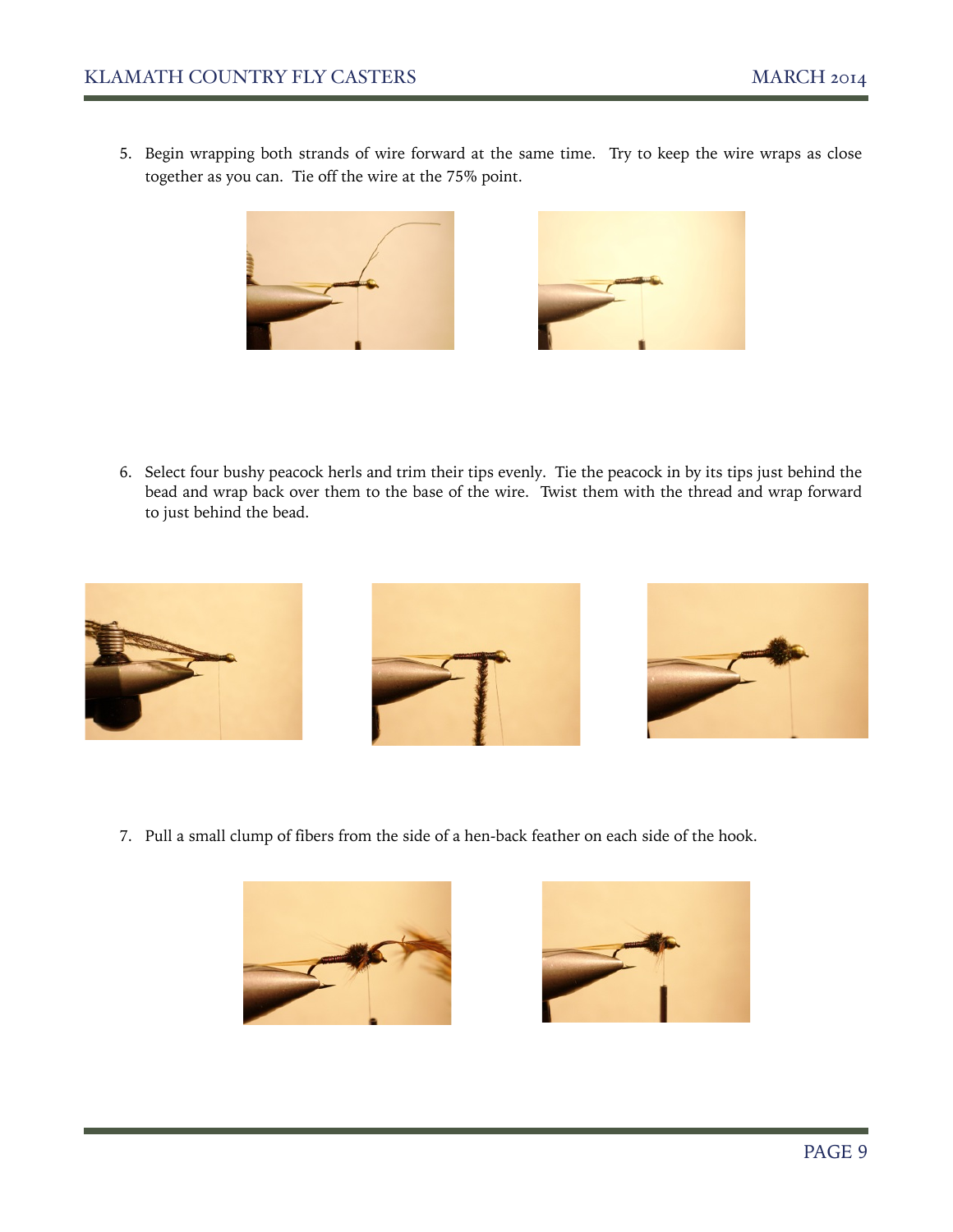#### KLAMATH COUNTRY FLY CASTERS MARCH 2014

8. Peel two white goose biots from the stem and cross them like scissor blades. I tie these in with the curves facing up. Place the biots flat on top of the shank and press your thumb down on them to hold them in place. Make a couple tight wraps of thread over the bases of the biots just behind the bead to anchor them in place. Clip the butt ends of the biots as close to the back edge of the bead as you can.



9. Build a smooth thread head behind the bead and whip finish.



Bottom View Side View Side View Side View Side View Side View Side View Side View Side View Side View Side View Side View Side View Side View Side View Side View Side View Side View Side View Side View Side View Side View



HEALIN

#### PROJECT HEALING WATERS EVENT

Peg Edwards has learned of an event planned by Project Healing Waters. It is called the Peaceful Spirit Outing, and will be held June 6,7,8, 2014 at the Warm Springs Reservation. You may contact Peg for more information, and watch the newsletter for updates.

#### FLY TYING ROUND TABLE

The monthly Fly Tying Round Table has been a great success thus far. Sponsored and usually led by John Krueger, Harry Craggs stepped up to lead the group at February's meeting. We truly appreciate Carol and Kevin Westfall of the Lakeshore Landing for their hospitality!